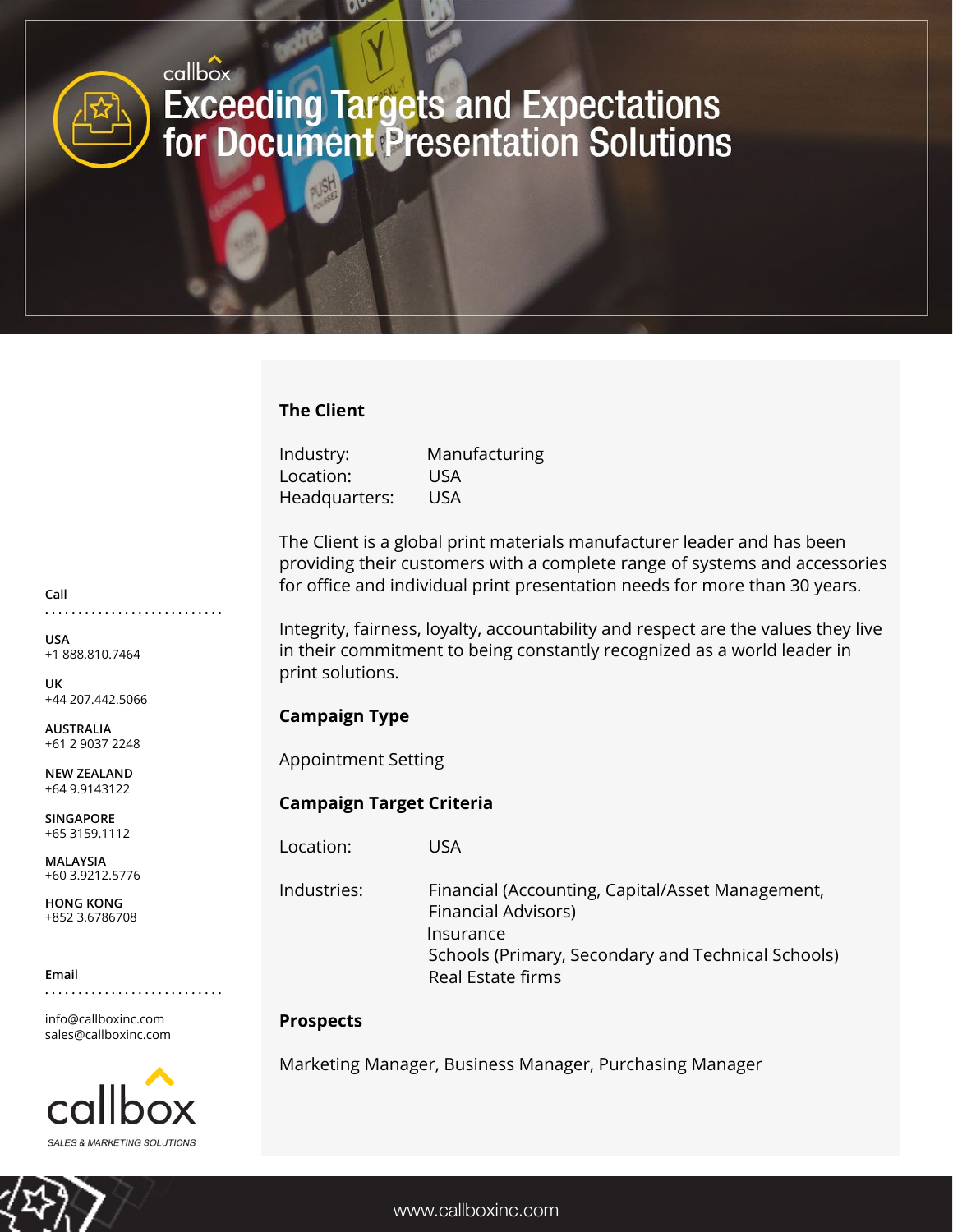#### **The Challenge**

The Client's history narrates back to 1939 when they started as a niche printing enterprise in Georgia, USA. The business grew and progressed through a carousel of business activities around the globe for the succeeding years: asset acquisitions, manufacturing and development of new products and opening of new sites for offices and warehouses.

In 2005, merger deals, sites expansion and newly manufactured printing products and solutions happened one after another, year after year. The rapid business growth apparently demanded for more tasks to be done, as well as utilization of advanced technology that would expedite operational processes in order to cater to bigger demands of the now extensive customer base.

In 2013, the print materials manufacturer leader came to realize that the new range of printing products and solutions now have advanced features and benefits that required holistic messaging to position to target customers, and that this new messaging would best be delivered with some marketing help from an expert lead generation provider. They were clear on the two things they needed assistance with: the management of their huge database and the setting of appointments for them.

#### **The Callbox Solution**

#### *Customer Profiling*

Callbox provides holistic campaign management to its clients and that includes providing them the most accurate and well-managed database. Regardless of who owns the contact list, Callbox obliges itself to cleanse and profile the list before, during and until the campaign ends.

- **DATA CLEANSING** all contacts on the database are called to confirm every piece of business information.
- **DEDUPLICATION** missing details are retrieved and necessary changes are applied to eliminate goneaways, duplicate entries, and contacts that fall outside the target criteria.
- **DATA VERIFICATION** contact names and contact numbers are validated, as well as email addresses, postal codes, and other pertinent contact details.

**Call . . . . . . . . . . . . . . . . . . . . . . . . . . .**

**USA** +1 888.810.7464

**UK** +44 207.442.5066

**AUSTRALIA** +61 2 9037 2248

**NEW ZEALAND** +64 9.9143122

**SINGAPORE** +65 3159.1112

**MALAYSIA** +60 3.9212.5776

**HONG KONG** +852 3.6786708

**Email**

info@callboxinc.com sales@callboxinc.com

**. . . . . . . . . . . . . . . . . . . . . . . . . . .**